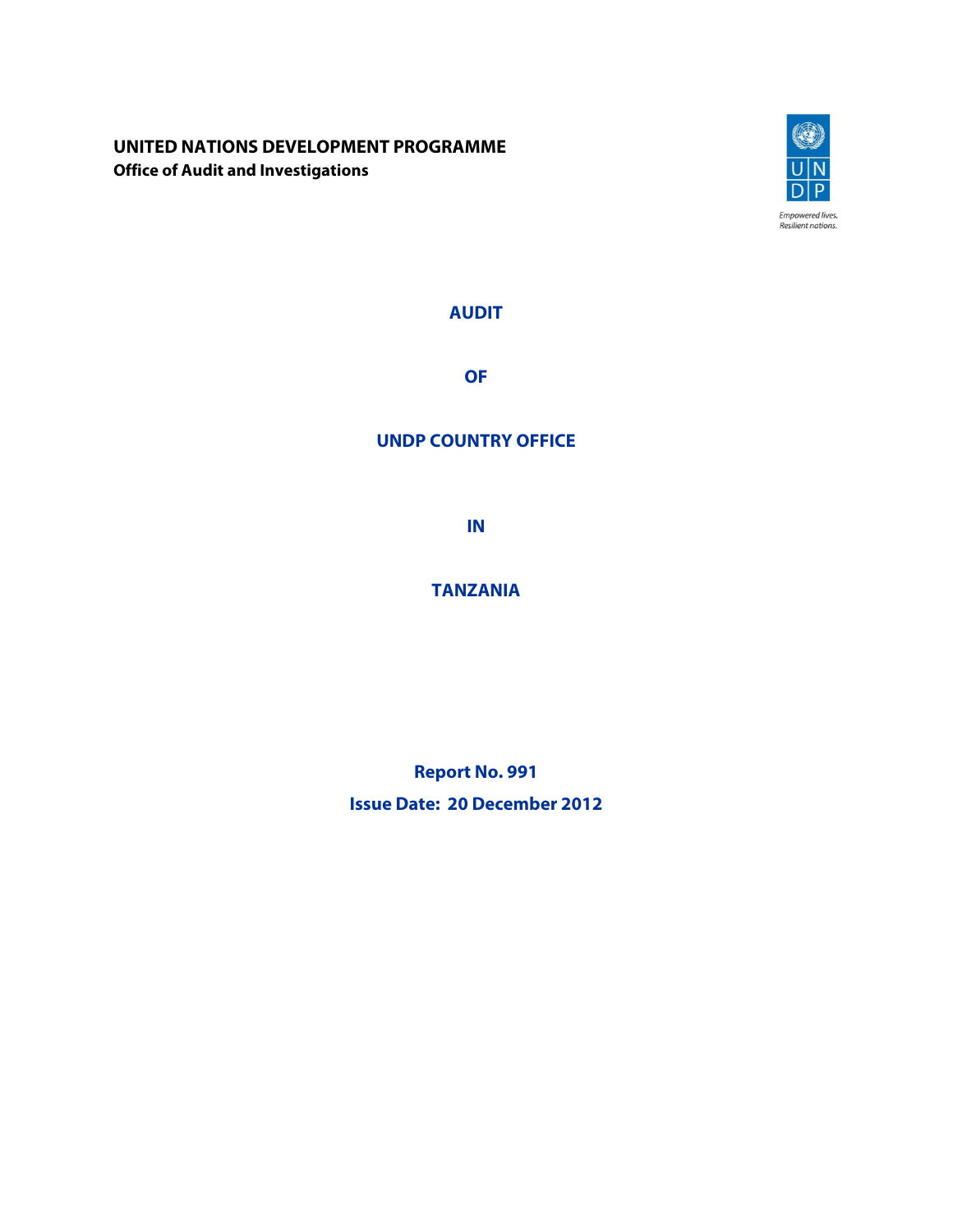

### **Report on the audit of UNDP Tanzania Executive Summary**

From 4 to 19 July 2012**,** the Office of Audit and Investigations (OAI) of the United Nations Development Programme (UNDP) conducted an audit of UNDP Country Office in Tanzania (the Office).The audit covered the activities of the Office during the period from 1 January 2011 to 30 April 2012**.** In view of the joint audit of 'Delivering as One' that was conducted in February 2012, the audit did not cover the areas relating to United Nations system coordination. During the period reviewed, the Office recorded programme and management expenditures totaling \$35 million. The last audit of the Office was conducted by OAI in 2008.

The audit was conducted in conformance with the International Standards for the Professional Practice of Internal Auditing. These Standards require that OAI plans and performs the audit to obtain reasonable assurance on the adequacy and effectiveness of the governance, risk management, and control processes. The audit includes reviewing and analysing, on a test basis, information that provides the basis for our conclusions.

#### **Audit rating**

OAI assessed the Office as **satisfactory**, which means "Internal controls, governance and risk management processes were adequately established and functioning well. No issues were identified that would significantly affect the achievement of the objectives of the audited entity." Ratings per audit area and sub-areas are summarized below.

|    | <b>Audit Areas</b>                                                                                                                                                                                  | Not Assessed/<br><b>Not</b><br><b>Applicable</b>                                                                                                | <b>Unsatisfactory</b> | <b>Partially</b><br><b>Satisfactory</b> | <b>Satisfactory</b> |
|----|-----------------------------------------------------------------------------------------------------------------------------------------------------------------------------------------------------|-------------------------------------------------------------------------------------------------------------------------------------------------|-----------------------|-----------------------------------------|---------------------|
| 1. | Governance and strategic management                                                                                                                                                                 |                                                                                                                                                 |                       |                                         |                     |
| 2. | <b>United Nations system coordination</b>                                                                                                                                                           |                                                                                                                                                 |                       |                                         |                     |
|    | Development activities<br>2.1<br><b>Resident Coordinator Office</b><br>2.2<br>2.3<br>Role of UNDP - "One UN"<br>Harmonized Approach to Cash Transfers<br>2.4                                        | Not assessed<br>Not assessed<br>Not assessed<br>Not assessed                                                                                    |                       |                                         |                     |
| 3. | <b>Programme activities</b>                                                                                                                                                                         |                                                                                                                                                 |                       |                                         |                     |
|    | Programme management<br>3.1<br>Partnerships and resource mobilization<br>3.2<br>Project management<br>3.3                                                                                           | Satisfactory<br>Satisfactory<br>Satisfactory                                                                                                    |                       |                                         |                     |
| 4. | <b>Operations</b>                                                                                                                                                                                   |                                                                                                                                                 |                       |                                         |                     |
|    | Human resources<br>4.1<br>4.2<br>Finance<br>4.3<br>Procurement<br>Information and communication technology<br>4.4<br>Asset management & general administration<br>4.5<br>Safety and Security<br>4.6 | Satisfactory<br><b>Partially Satisfactory</b><br><b>Partially Satisfactory</b><br>Satisfactory<br><b>Partially Satisfactory</b><br>Satisfactory |                       |                                         |                     |

#### **Key issues and recommendations**

There were five recommendations, all ranked medium (important) priority, meaning "Action is required to ensure that UNDP is not exposed to significant risks. Failure to take action could result in negative consequences for UNDP." Medium (important) priority recommendations include actions to address delays in project formulation and implementation, leave records not administered through Atlas and weaknesses in procurement processes, contract management and fuel management.